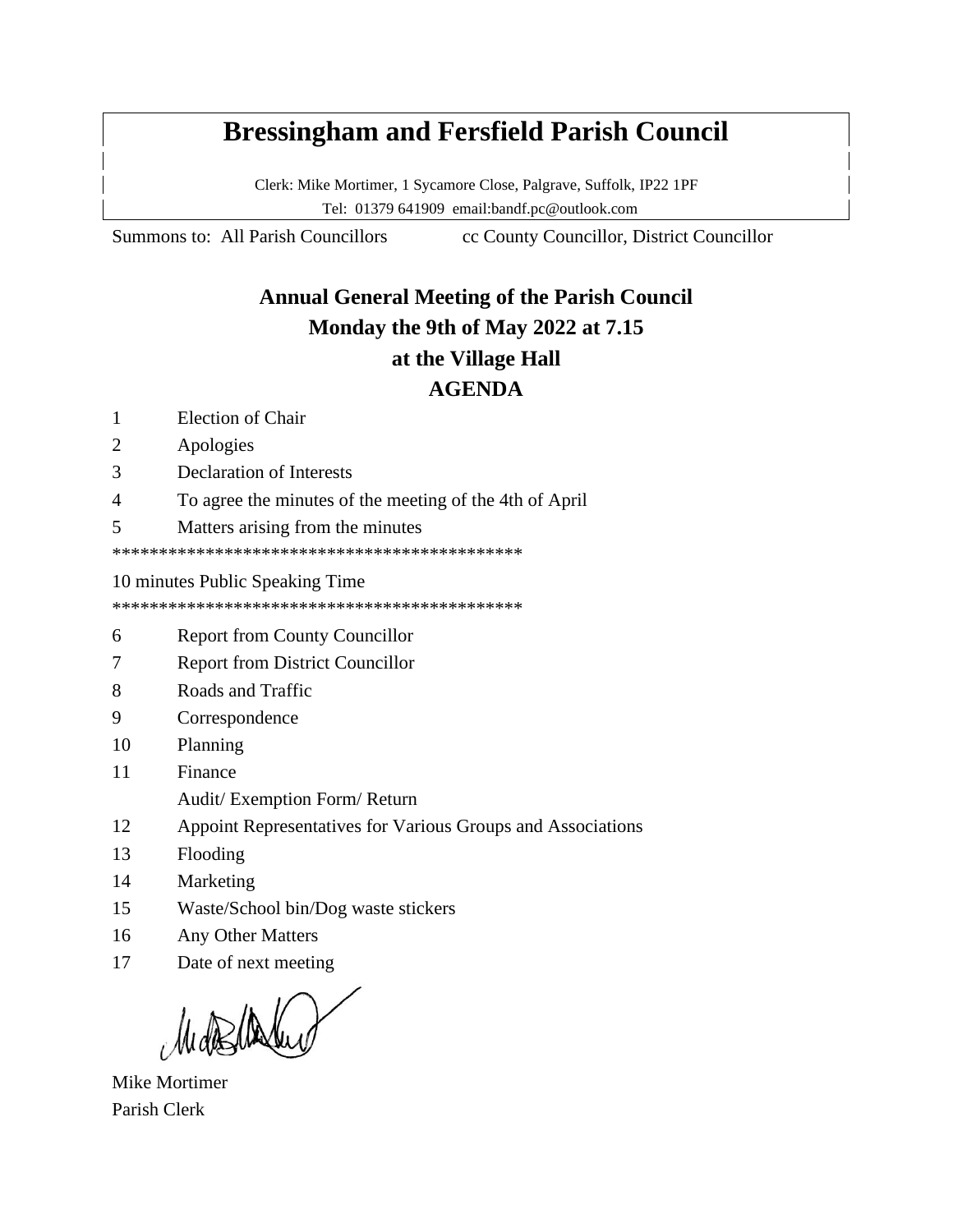### **573 Bressingham and Fersfield Parish Council Minutes of the meeting held on the 9 th of May 2022**

#### The meeting opened at 7.15pm

**Present:** Councillors, Chair Dr A McMurray, Mr R Hewitt, Mrs S Barton, Mr B Falk and Mr B McAleese. Also present were District Councillor, Mr J Easter, several members of the public and the clerk Mr M Mortimer

#### **1 Election of Chair**

After the call for nominations Mr Falk expressed concern over the leadership of the council. Mr Hewitt nominated Dr McMurray. There were no other nominations and Dr McMurray was duly elected.

- **2 Apologies** There were no apologies
- **3 Declaration of Interests** None
- **4 To agree the minutes of the 4th of April** The minutes were agreed and signed
- **5 Matters Arising from the minutes** None not on the agenda

#### **10 MINUTES PUBLIC SPEAKING TIME**

There were complaints about dangerous traffic and the poor state of many footpaths and footpath signs. The Council was asked what could be done to stop the proposed new electric pylon line crossing the parish. Dr McMurray pointed out that it was to be dealt with later in the meeting.

#### **6 Report from County Councillor**

Mr Easter and Mr Duffin had agreed to represent each other at simultaneous meetings so Mr Easter read Mr Duffin's report. It made reference to the 22/23 budget with council tax rising by 2.99% with extra funding for Adult and Children's Services. A copy is in the minute book.

#### **7 Report from District Councillor**

Mr Easter reported plans to oppose the new electric power line across East Anglia by aligning with the County and already established protest groups particularly the Essex, Suffolk, Norfolk Pylons body which was organisng a petition. Mr Hewitt urged South Norfolk to communicate with Mid Suffolk Council.

#### **8 Roads and Traffic**

 Mr McAleese had received a quote for repair of the existing speed signs with batteries of £450 plus VAT. It was agreed that the signs should be repaired for reinstatement and reinstated on The Street, Fersfield and School Road, Bressingham. The clerk was asked to consult Highways. Mr McAleese agreed to be responsible for maintenance of the speed signs for the first three months of use. Dr McMurray asked that the matter it be revisited in three months in case, for example, more signs were required.

#### **9 Correspondence**

Dr McMurray outlined the documents that had been received from East Anglia Green Energy about the proposed power line. She confirmed that the Village Hall had been booked for a drop in information event on the  $23<sup>rd</sup>$  of May. It was agreed that flyers should be delivered to all properties and request made to Green Energy to send a representative.

#### **10 Planning**

Approval was recommended for 2022/0770 – School Road and 2022 0729 – Wood Lane

#### **11 Finance**

A report had been provided and a copy is on the website. The 21/22 Audit forms were completed and signed including the external audit exemption form.